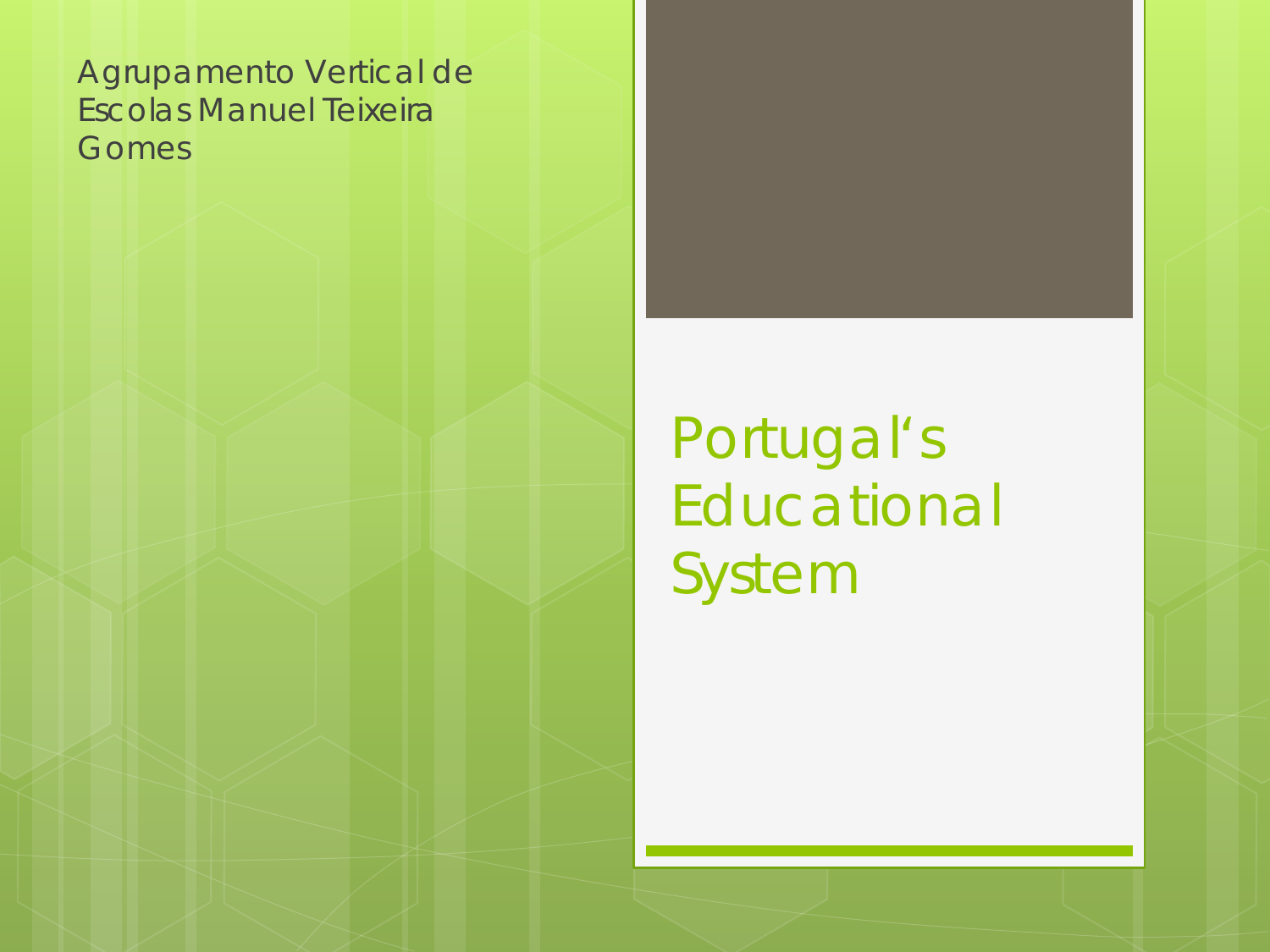#### Pre-School

 Pre-school education is meant for children between the ages of 3 and 6, although it is not mandatory. Children can attend both public and private kindergartens. Public kindergartens are usually free.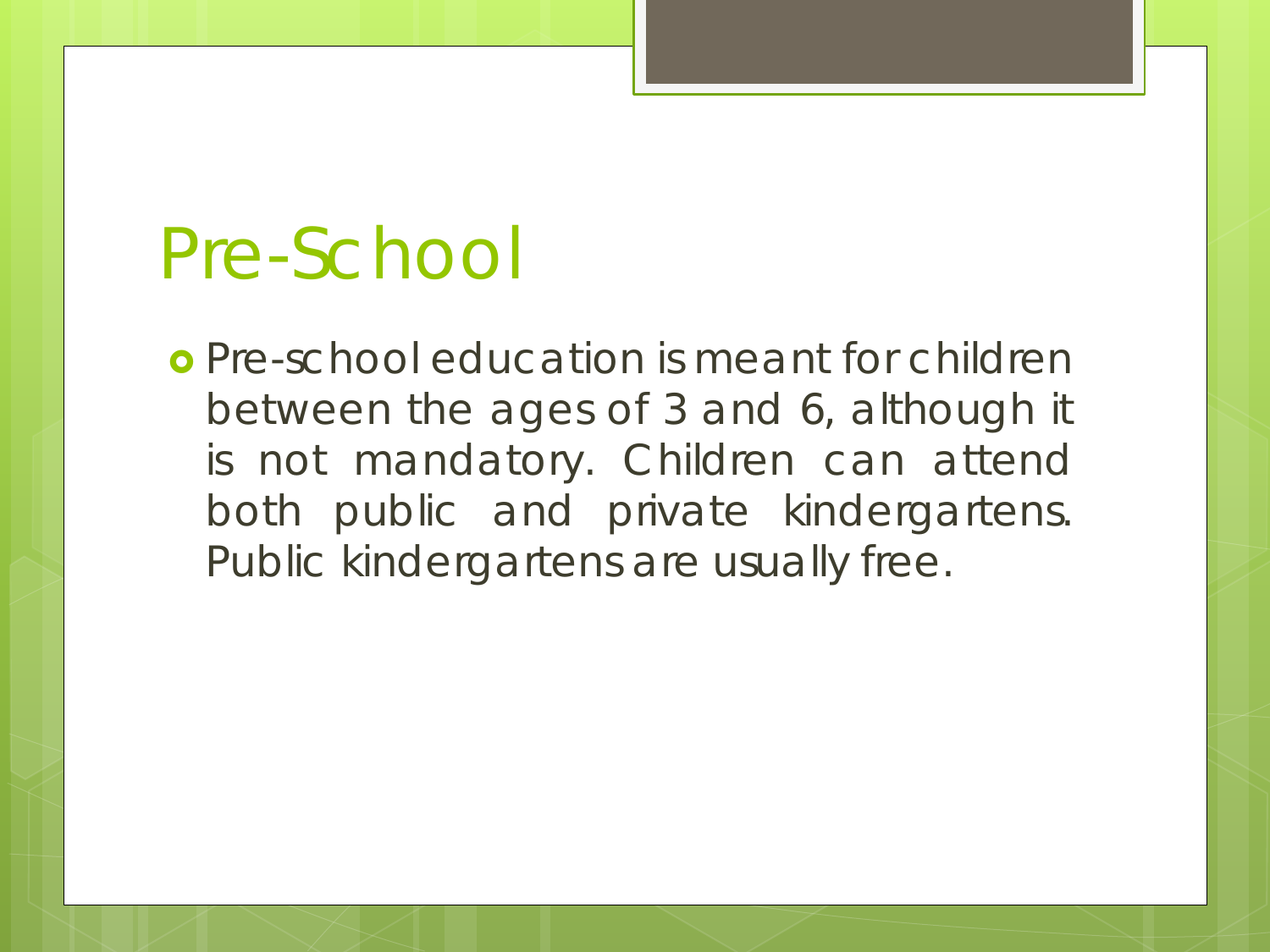### Basic Education

o Is free and divided into 3 different cycles, between the ages of 6 and 15.

| Levels    | <b>School Years</b> | <b>Ages</b> |
|-----------|---------------------|-------------|
| 1st cycle | 1st-4th grade       | $6 - 10$    |
| 2nd cycle | 5th-6th grade       | $10 - 12$   |
| 3rd cycle | 7th-9th grade       | $12 - 15$   |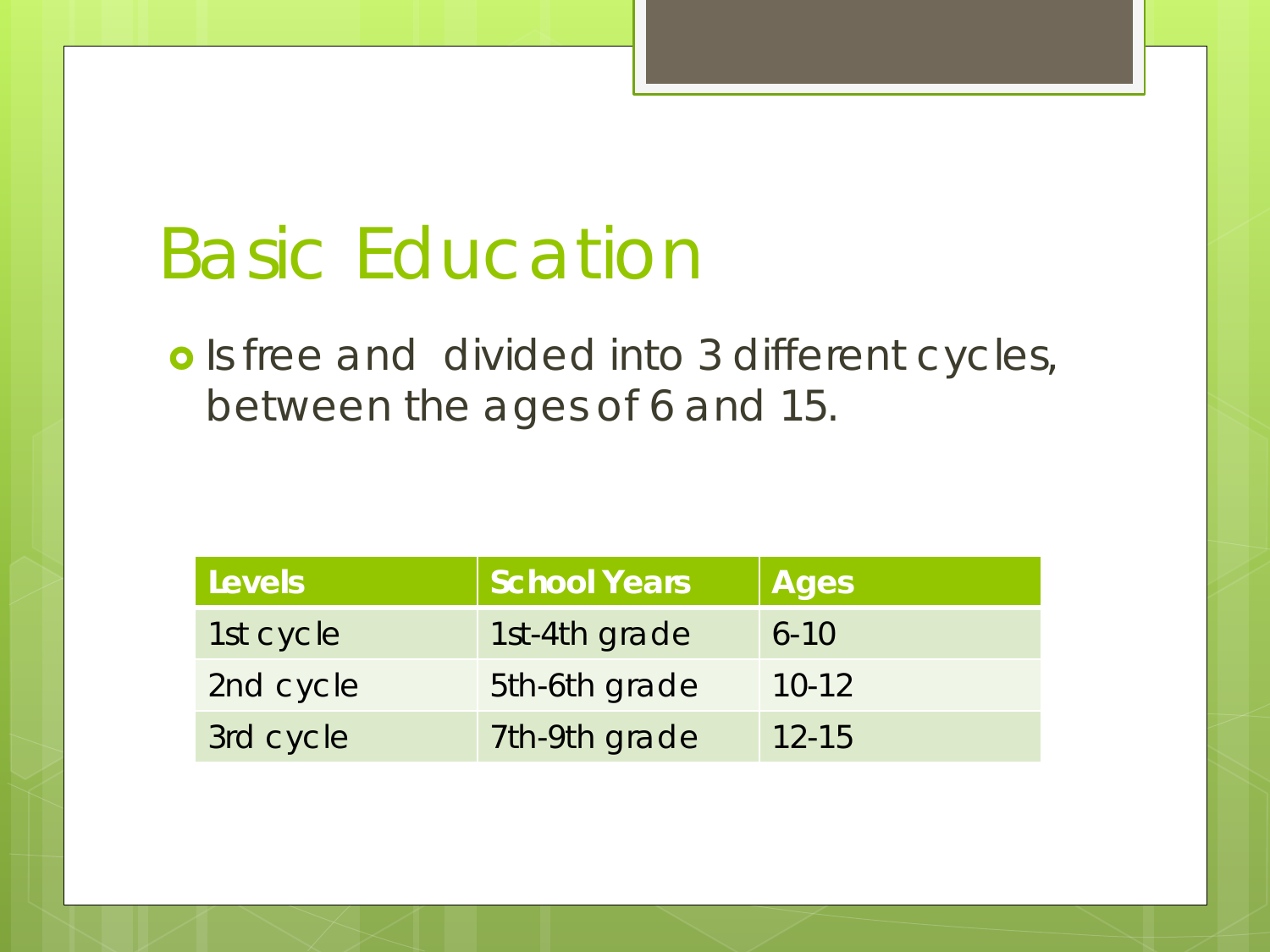## 1st cycle

- o It provides more of a general education with a single teacher that teaches Portuguese, Maths and Environmental Studies which teachchildren basic concepts of Geography, History and Science.
- Children also have English, Drama, Music and Physical Education as optional extra-curricular activities. They are generally taught by different teachers.
- **•** At the end of the cycle (4th grade), students have to take a national exam in Portuguese and Maths.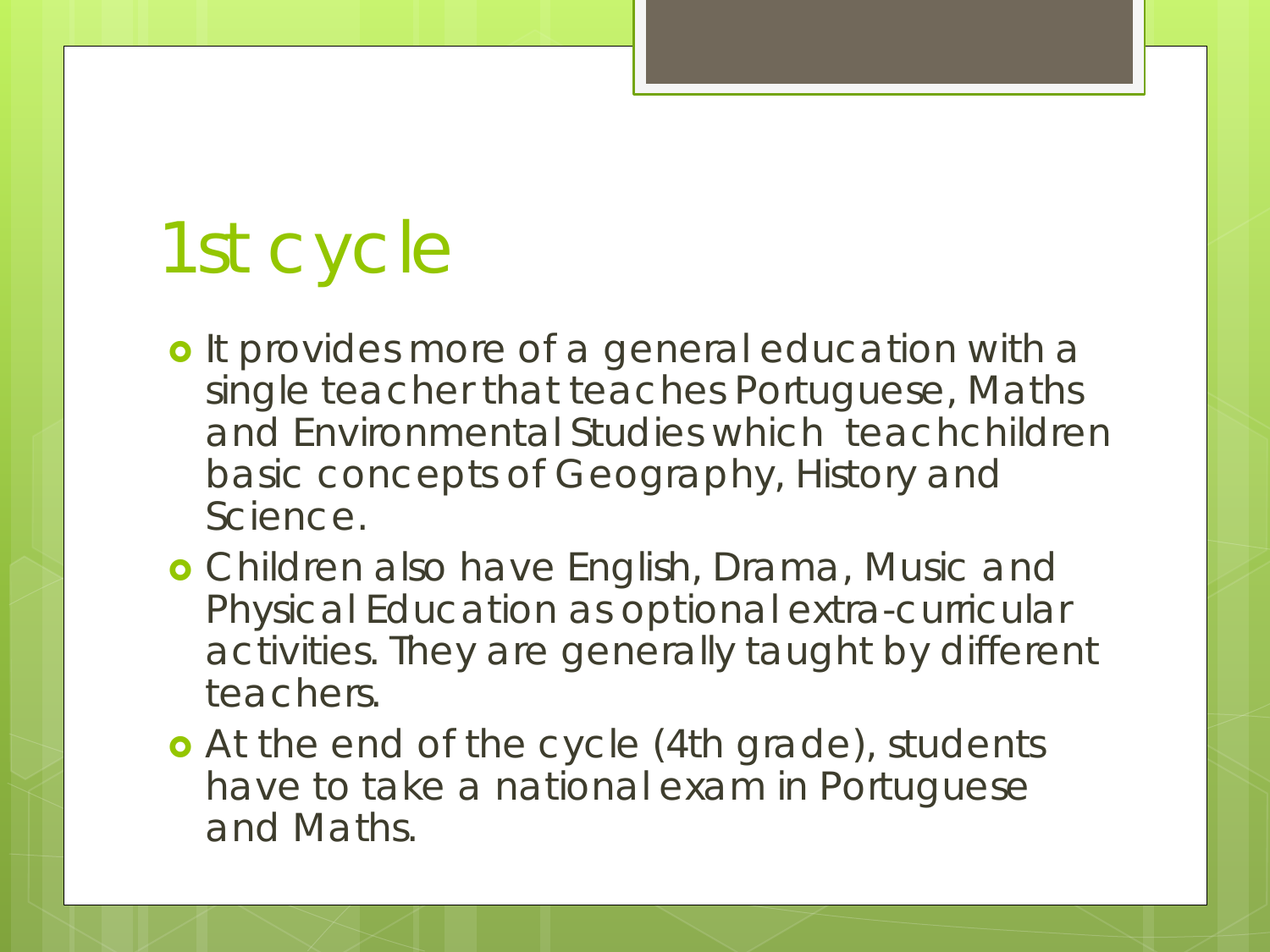# 2nd cycle

- **o** Both the second and third cycles are taught by a different teacher per subject.
- o The subjects are:
	- **o** Portuguese;
	- **o** Maths;
	- **o** English;
	- **o** History and Geography of Portugal;
	- o Natural History (Science);
	- **o** Musical Education;
	- **o** Arts:
	- **o** Technological Education.
- At the end of the 6th grade, students have to take a national exam in Portuguese and Maths.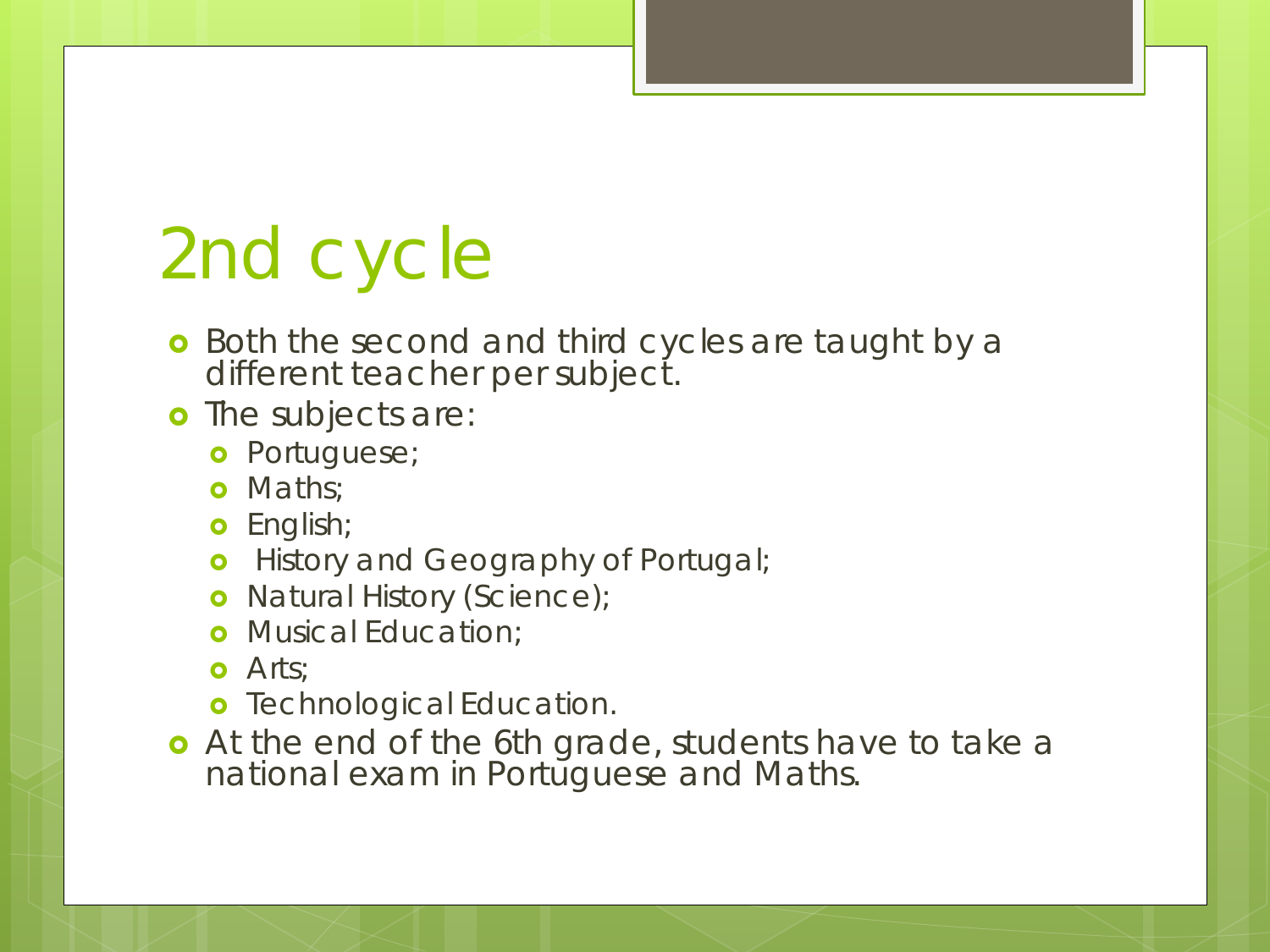## 3rd cycle

- o In 7th grade, students start a new foreign language, the options being Spanish, French and German. At this stage, they also learn History and Geography as independent subjects.
- **o** In 9th grade, students choose between Arts and Technological Education and have a new subject, ICT.
- **o** By the end of the school year, students have to sit for a national exam in Portuguese and Maths.
- **o** At the end of 9th grade students are granted a diploma of basic education.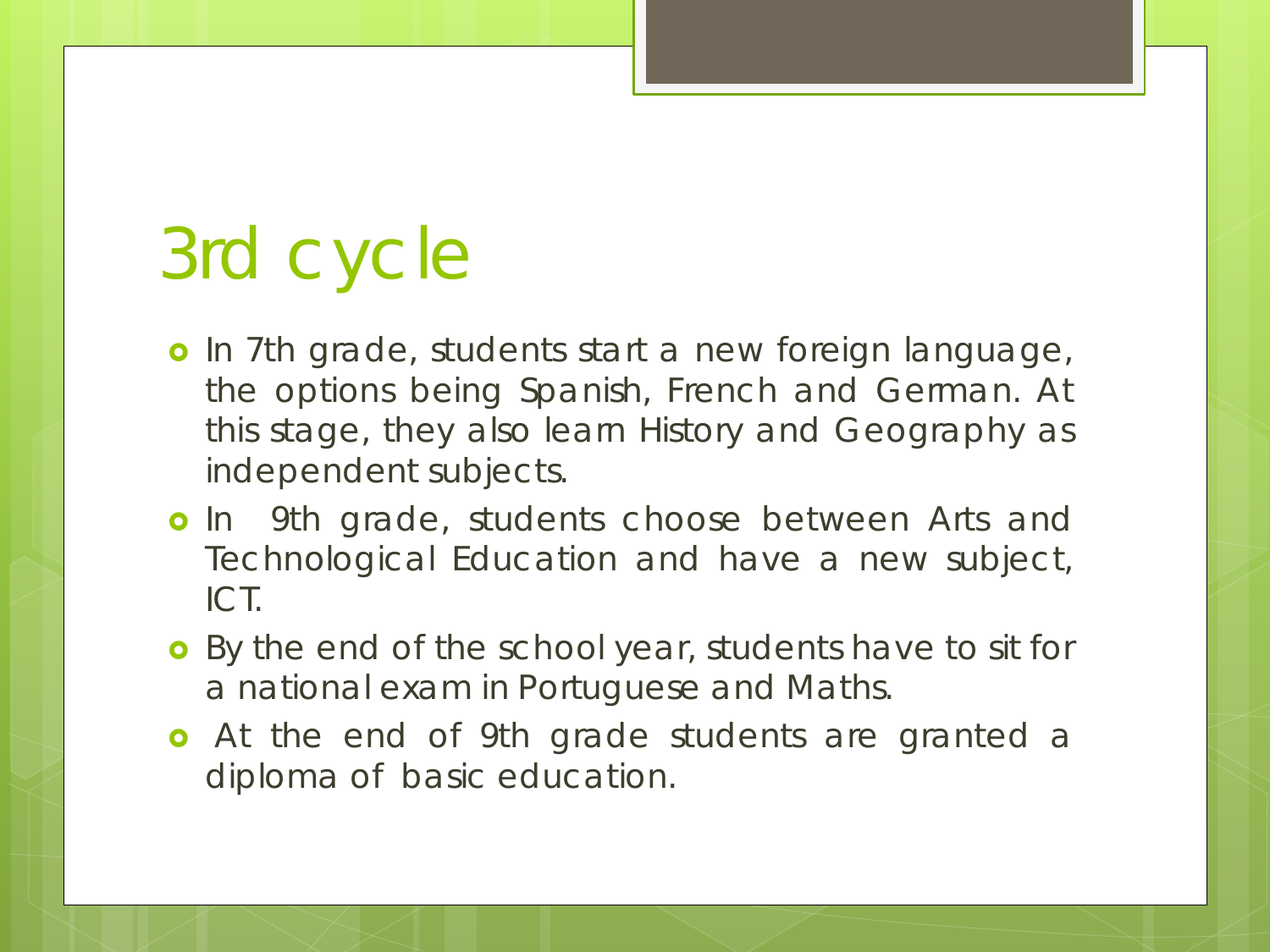#### Secondary Education (10th-12th grades)

o It is geared towards those who intend to pursue their studies (Regular Courses) or those others who intend to join the labour market (Professional Courses). The former offer scientific, humanistic, economic or artistic courses; the latter offer a wide range of professional training.